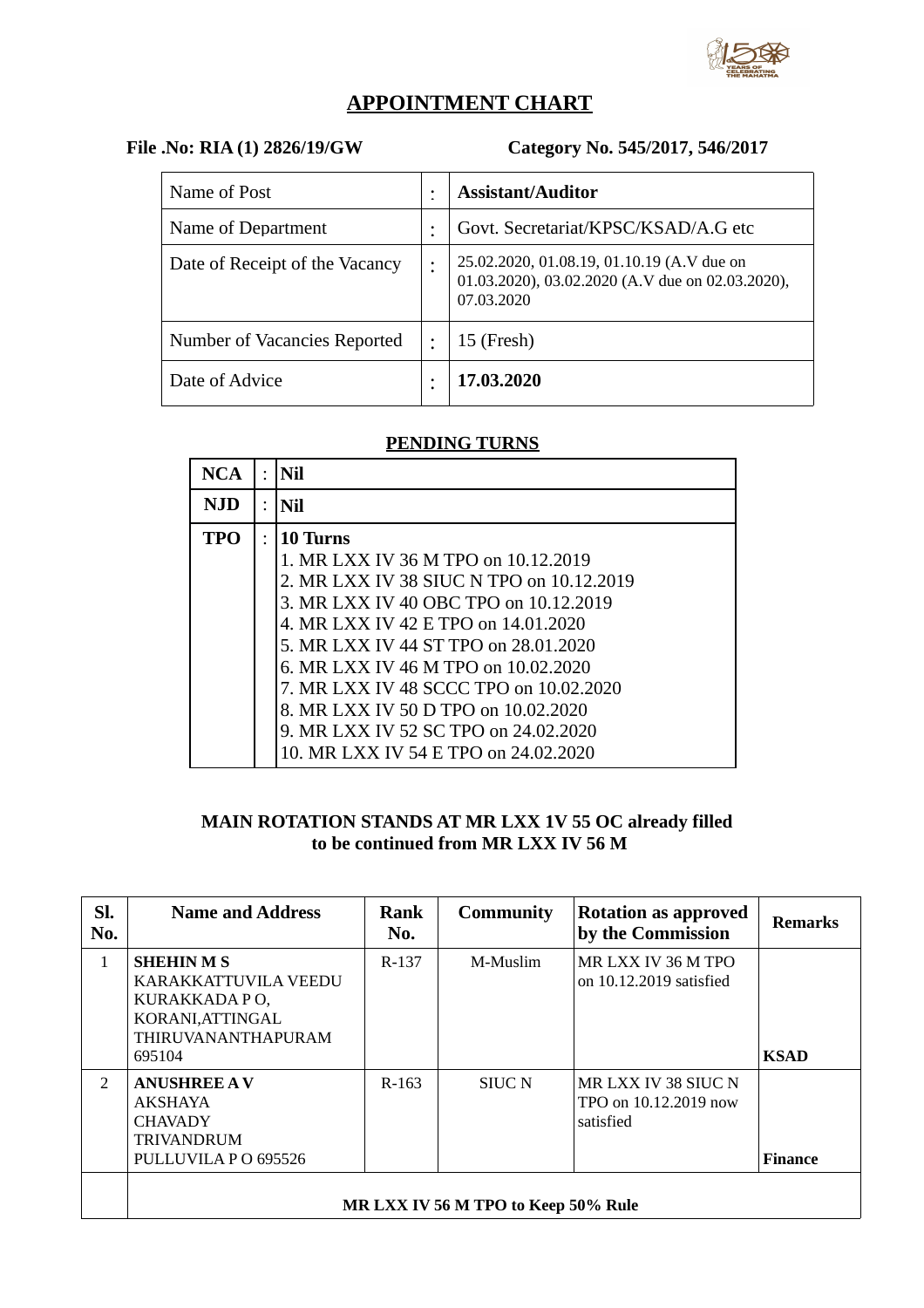| SI.<br>No.     | <b>Name and Address</b>                                                                             | <b>Rank</b><br>No.                                                         | <b>Community</b>                    | <b>Rotation as approved</b><br>by the Commission        |                |  |  |  |
|----------------|-----------------------------------------------------------------------------------------------------|----------------------------------------------------------------------------|-------------------------------------|---------------------------------------------------------|----------------|--|--|--|
| 3              | <b>SREELEKSHMI G R</b><br>VALIYAVEEDU<br>KAPPIL(PO) EDAVA<br>THIRUVANANTHAPURAM<br>695311           | R-99                                                                       | $(-)$                               | MR LXX IV 57 OC                                         | <b>Finance</b> |  |  |  |
|                |                                                                                                     |                                                                            | MR LXX IV 58 E TPO to Keep 50% Rule |                                                         |                |  |  |  |
| $\overline{4}$ | <b>VARUN C R</b><br><b>CHITTETH</b><br><b>MURINGOOR</b><br><b>THRISSUR 680316</b>                   | R-101                                                                      | $(-)$                               | MR LXX IV 59 OC                                         | AG             |  |  |  |
| 5              | <b>JIJILAT</b><br><b>SHIVASAKTHI</b><br>THAZHEPAZHASSI<br><b>KANNUR</b><br>URUVACHAL PO, 670702     | $R-105$<br>OBC-Vaniya<br>MR LXX IV 40 OBC TPO<br>on 10.12.19 now satisfied |                                     | <b>GAD</b>                                              |                |  |  |  |
| 6              | <b>ARDRA CHANDRAN</b><br><b>CHANDRAGIRI</b><br>KADAIKKODU<br><b>KOLLAM</b><br>KADAIKKODU PO 691505  | R-108                                                                      | Ezhava                              | MR LXX IV 69 OC TPO<br>on 14.01.2020 now<br>satisfied   | <b>Finance</b> |  |  |  |
| 7              | <b>IMMANUEL GEORGE</b><br><b>KUNNUMPURATH</b><br>PATTANAKKAD<br>ALAPPUZHA 688531                    | $R-3$ (S/L-<br>ST)                                                         | ST-Malai Arayan                     | MR LXX IV 44 ST TPO<br>on 28.01.2020 now<br>satisfied   | <b>Finance</b> |  |  |  |
| 8              | <b>REYAS CM</b><br>CHEEMPARAYIL HOUSE<br>THODUPUZHA<br><b>IDUKKI</b><br>KUMARAMANGALAM PO<br>685597 | R-141                                                                      | M-Muslim                            | MR LXX IV 46 M TPO<br>on 10.02.2020 now<br>satisfied    | <b>Finance</b> |  |  |  |
| 9              | <b>JISHAP J</b><br>THENUMOOLAKAROTTU<br><b>CHOONDY</b><br><b>ERNAKULAM</b><br>VADAYAMPADY-682308    | R-910                                                                      | <b>SCCC-Cheramar</b>                | MR LXX IV 48 SCCC<br>TPO on 10.02.2020 now<br>satisfied | <b>Finance</b> |  |  |  |
| 10             | <b>JISHNUPP</b><br>PUTHIYARA PADANNAYIL<br><b>HOUSE</b><br><b>PUTHIYARA</b><br>CALICUT 673004       | R-286                                                                      | D-Mukkuvan                          | MR LXX IV 50 D TPO on<br>24.02.2020 now satisfied       | <b>Finance</b> |  |  |  |
|                | MR LXX IV 60 HN TPO to Keep 50% Rule                                                                |                                                                            |                                     |                                                         |                |  |  |  |
| 11             | <b>SYAMA V S</b><br>VATHERIL HOUSE<br><b>KUTTILANJI</b><br>ERNAKULAM 686691                         | R-103                                                                      | $(-)$                               | MR LXX IV 61 OC                                         | <b>Finance</b> |  |  |  |
|                | MR LXX IV 62 E TPO to Keep 50% Rule                                                                 |                                                                            |                                     |                                                         |                |  |  |  |